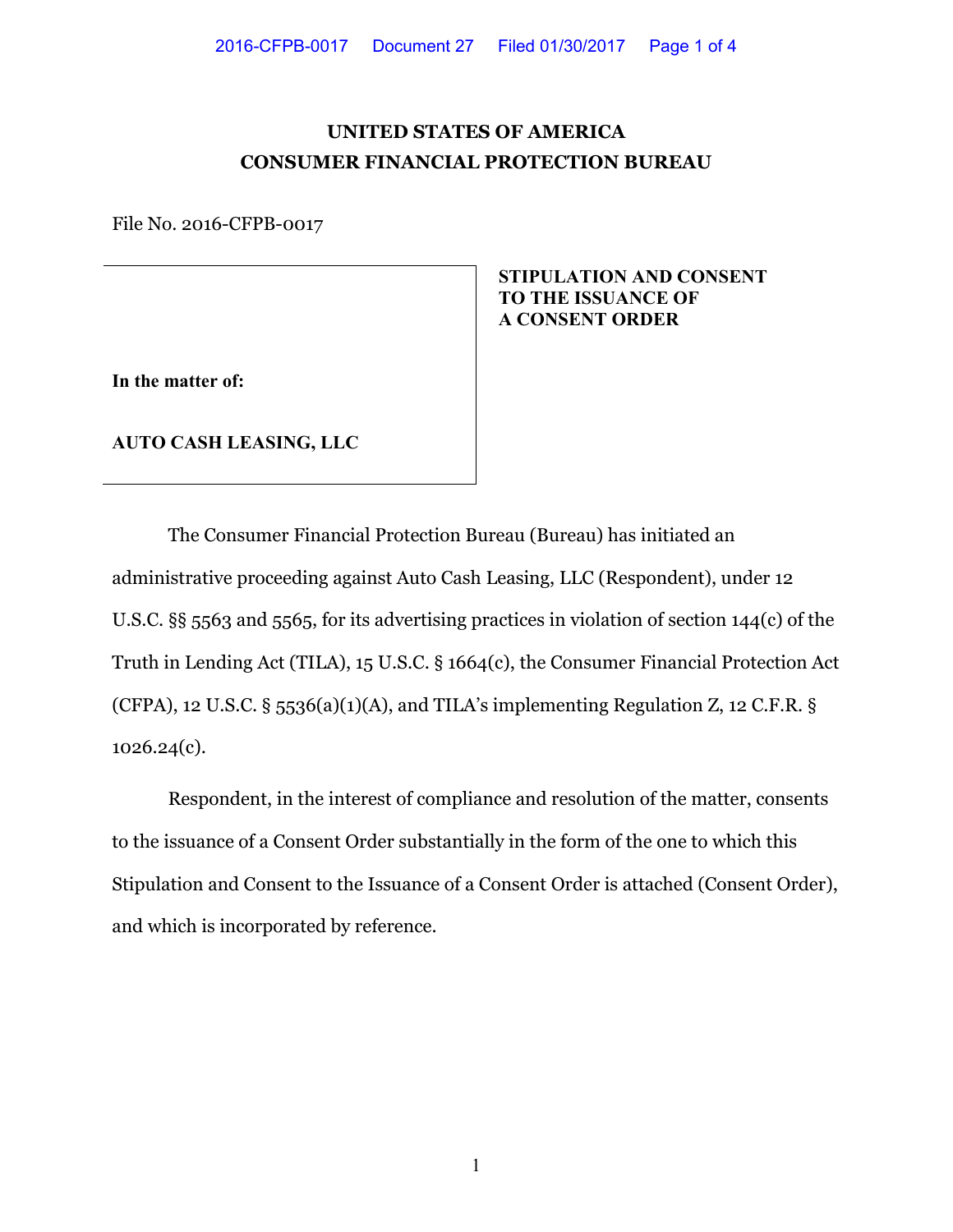In consideration of the above premises, Respondent agrees to the following:

### **Jurisdiction**

1. The Bureau has jurisdiction over this matter under sections 1053 and 1055 of the CFPA and section 108 of TILA 12 U.S.C. §§ 5563, 5565. 15 U.S.C. §1607(a)(6).

#### **Consent**

- 2. Respondent agrees to the issuance of the Consent Order and admits the facts necessary to establish the Bureau's jurisdiction over Respondent and the subject matter of this action.
- 3. Respondent agrees that the Consent Order will be deemed an "order issued with the consent of the person concerned" under 12 U.S.C. § 5563(b)(4), and agrees that the Consent Order will become a final order, effective upon issuance, and will be fully enforceable by the Bureau under 12 U.S.C.  $\S$ § 5563(d)(1) and 5565.
- 4. Respondent voluntarily enters into this Stipulation and Consent to the Issuance of a Consent Order.
- 5. The Consent Order resolves only Respondent's potential liability for law violations that the Bureau asserted or might have asserted based on the practices described in Section IV of the Consent Order, to the extent such practices occurred before the Effective Date and the Bureau knows about them as of the Effective Date. Respondent acknowledges that no promise or representation has been made by the Bureau or any employee, agent, or representative of the Bureau, about any liability outside of this action that may have arisen or may arise from the facts underlying this action or immunity from any such liability.
- 6. Respondent agrees that the facts described in Section IV of the Consent Order will be taken as true and be given collateral estoppel effect, without further proof,

2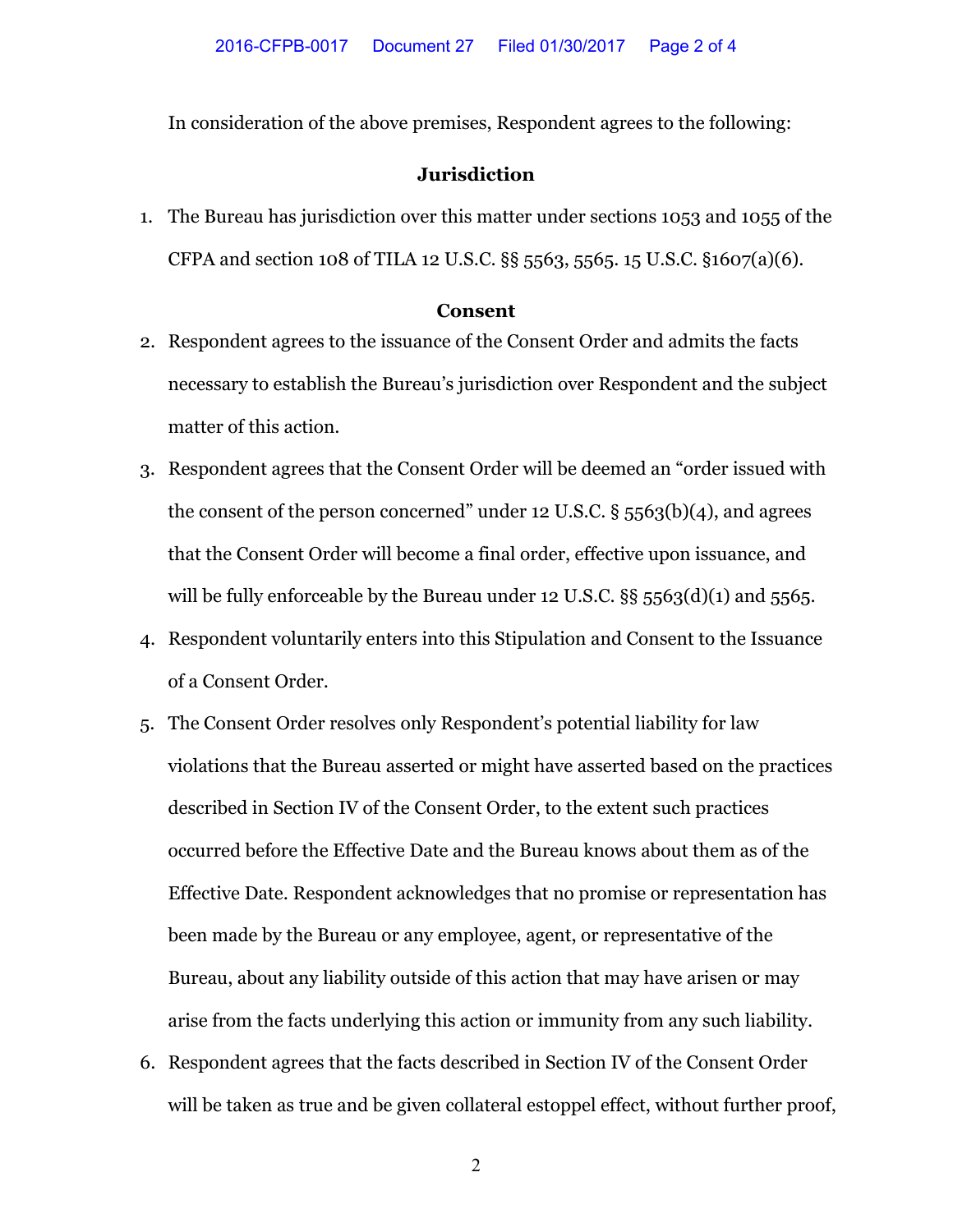in any proceeding before the Bureau to enforce the Consent Order, or in any subsequent civil litigation by the Bureau to enforce the Consent Order or its rights to any payment or monetary judgment under the Consent Order.

- 7. The terms and provisions of this Stipulation and the Consent Order will be binding upon, and inure to the benefit of, the parties hereto and their successors in interest.
- 8. Respondent agrees that the Bureau may present the Consent Order to the Bureau Director for signature and entry without further notice.

### **Waivers**

- 9. Respondent, by consenting to this Stipulation, waives:
	- a. Any right to service of the Consent Order, and agrees that issuance of the Consent Order will constitute notice to Respondent of its terms and conditions;
	- b. Any objection to the jurisdiction of the Bureau, including, without limitation, under section 1053 of the CFPA, 12 U.S.C. § 5563;
	- c. The rights to all hearings under the statutory provisions under which the proceeding is to be or has been instituted; the filing of proposed findings of fact and conclusions of law; proceedings before, and a recommended decision by, a hearing officer; all post-hearing procedures; and any other procedural right available under section 1053 of the CFPA, 12 U.S.C. § 5563, or 12 CFR Part 1081;
	- d. The right to seek any administrative or judicial review of the Consent Order;